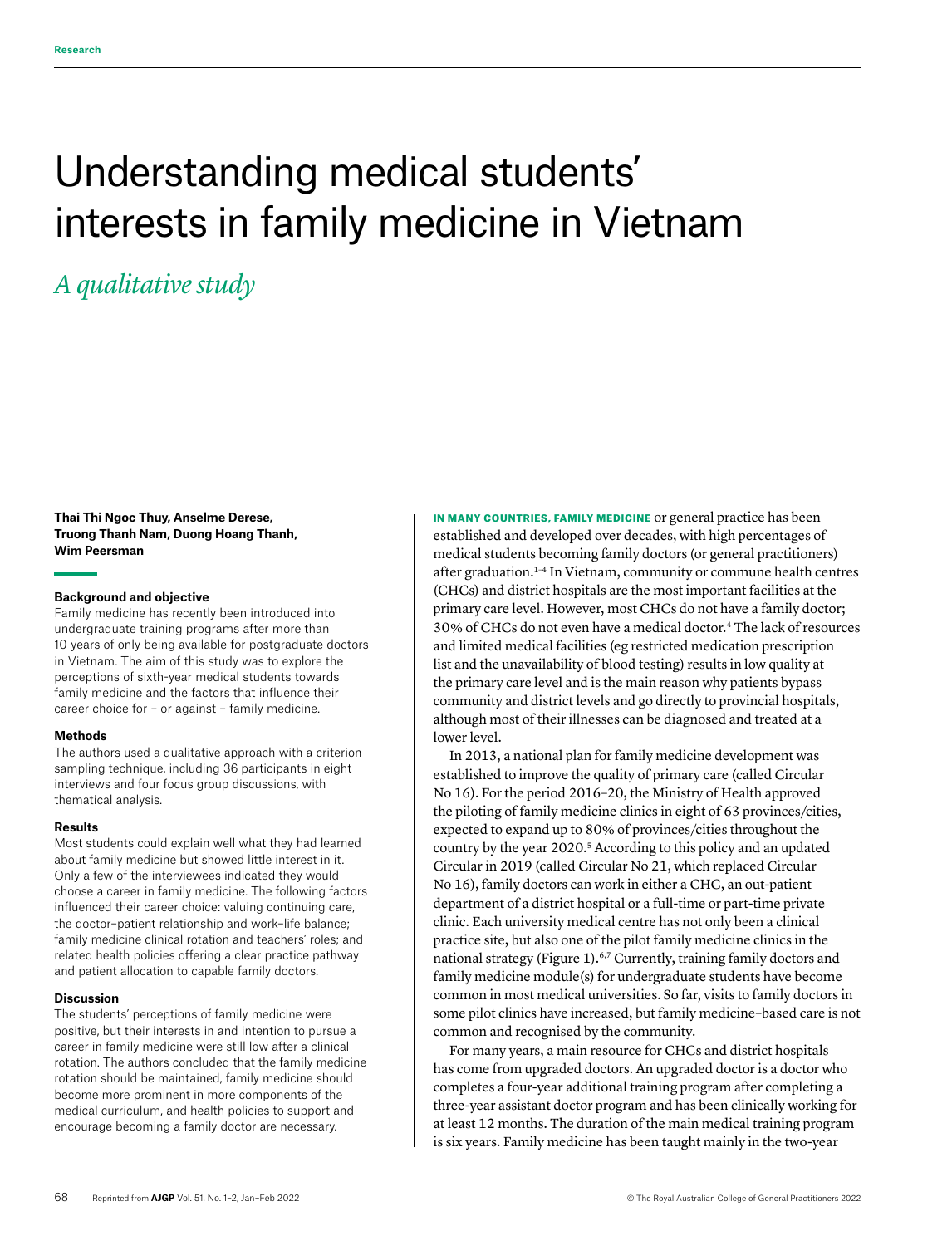postgraduate programs (called specialist level one) since 2003 and in a three-month continuing medical educational program for licensed medical doctors since 2014. Since 2017–18, a two-week family medicine rotation has been integrated into the undergraduate six-year and four-year medical programs. A previous study showed that the family medicine rotation had an impact on students' knowledge, attitude and skills towards family medicine.<sup>8</sup> However, the lower status of family medicine in comparison to other specialties may lead to low levels of interest in this discipline by students and medical staff.

At present, determining how to attract medical students to work in primary care is a common question in many countries.<sup>9-12</sup> Research in several countries has shown that interest in and career choice toward family medicine or primary care depend on many factors: medical student aspiration for high status specialties,

the representation of the profession, presence of training in this discipline in undergraduate programs as well as training duration.13–17 Senf et al reviewed 36 articles on family medicine specialty choice that were published between 1993 and 2003. Students who believe primary care is important, have a rural background, have low(er) income expectations, have career intentions at entry to medical school and do not plan a research career are more likely to choose family medicine. The time dedicated to family medicine in clinical years is related to higher numbers of students selecting family medicine. Faculty role models have both positive and negative influences.18

To these authors' knowledge, no study has been conducted into how students perceive family medicine and their potential career choice in the context of a new family medicine module introduced into undergraduate training and the national supportive campaign in developing



#### **Figure 1.** The Vietnamese healthcare system

*\*The different institutions that contain pilot family medicine clinics (following the Circular No 21/2019/TT-BYT of the Ministry of Health)*

countries such as Vietnam. The objective of this study was to explore how sixth-year medical students perceive family medicine after having completed an experiencebased module on family medicine, and to explore which factors influence their choice for a career in family medicine.

#### **Methods**

#### **Study design**

This was a qualitative research study with in-depth interviews and focus group discussions. Thematic analysis was used.<sup>19-21</sup>

#### **Participants**

The study was carried out among sixth-year medical students who had completed the fifth-year family medicine rotation the first time it was offered at Can Tho University of Medicine and Pharmacy, Vietnam. The sample included eight in-depth interviews (DIs) and four focus group discussions (FGDs) with 36 students. A criterion sampling technique was used to recruit a heterogeneous group of medical students from different class groups; students in one FGD all belonged to the same class. Participants were recruited with the help of class monitor students who identified students who showed interests in the research topics and could give rich information. The sample had an equal distribution in students' sexes and origins (rural/urban area). No participant refused to join the study. More DIs and FGDs had been planned in the event the information was not saturated, but this proved unnecessary.<sup>22-24</sup>

#### **Research team**

The research team consisted of experienced researchers in education, quality research, family medicine and community health. The facilitators of the FGDs and DIs were teachers in public health and family medicine.

#### **Data collection**

#### Data collection period

Data collection was carried out from January to March 2019. This period was the students' twelfth (final) semester. The students had completed a family medicine rotation in their tenth semester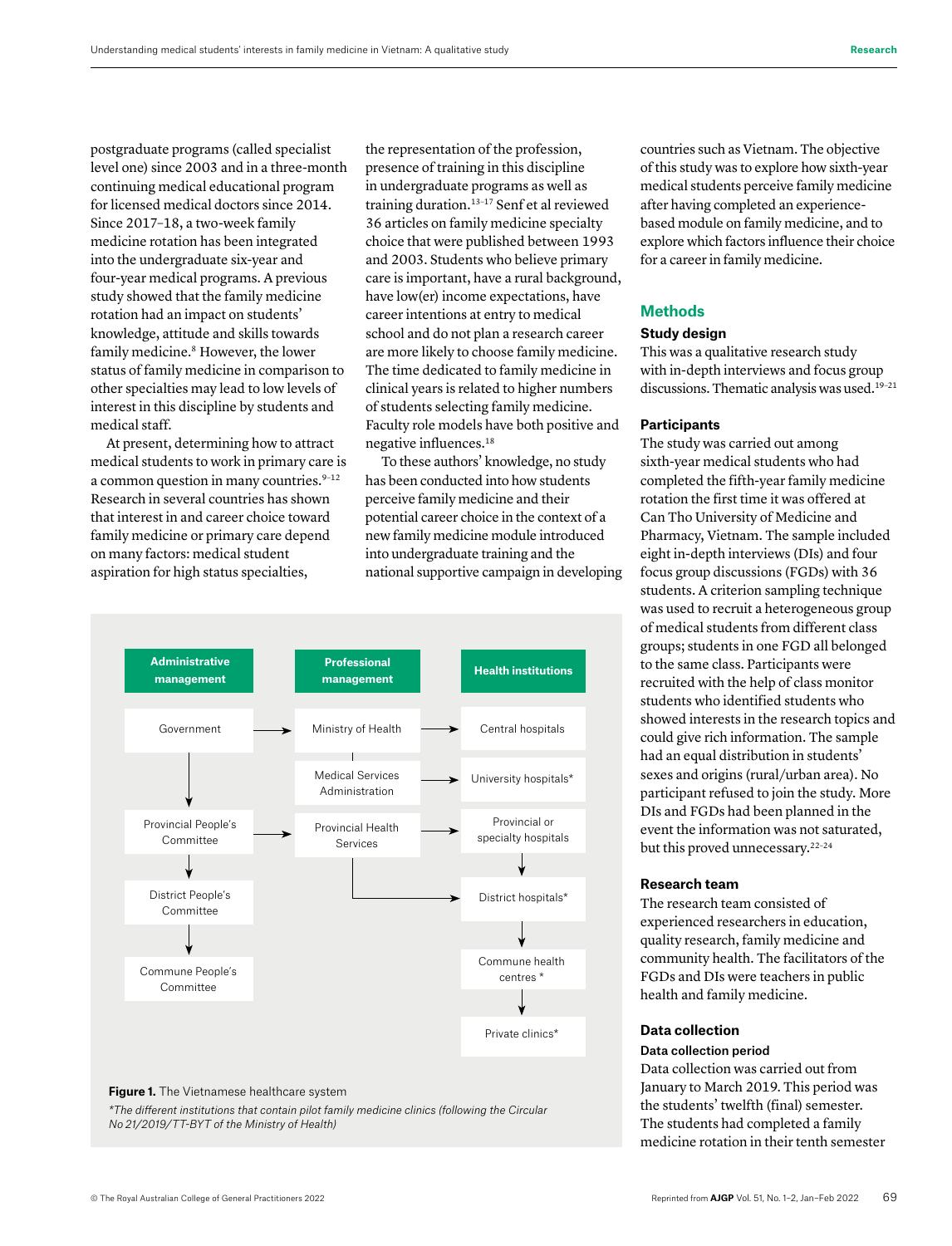and other courses in most specialties and subspecialties after that. They were interviewed six months before they graduated to become medical doctors.

#### Data collection methods

A conceptual framework was built to explore the possible influencing factors on students' interests (Figure 2) on the basis of a literature review and the experience of the research team. From that, a question guide for DIs and FGDs was developed. To ensure that the question **Administrative** guide was valid, a pilot study was done **management** with a DI and an FGD with eight students in November 2018. After being piloted, the order and further exploration of different parts of the question guide were adapted (Box 1).

The DIs and FGDs took place in comfortable meeting rooms or offices in the university but outside the family medicine department. Both types of interviews lasted between 60 and 90 minutes. All DIs and FGDs were digitally recorded and transcribed verbatim to facilitate subsequent data analysis. The rules for FGDs were verbally introduced to participants to engage them and allow them to feel comfortable in the discussions. One of the two interviewers facilitated the discussions or interviews while the other acted as an observer (to gain more non-verbal information)

and secretary (to take field notes of the interview). Before the discussions, the first author – who was also a family medicine teacher – introduced the study objectives to the participants, but she was not present during the meetings.

#### **Data analysis**

The authors used line-by-line coding of each case's interview responses, followed by a comparative thematic analysis of all cases. The researcher and the two interviewers independently coded each interview, and all codes were **Professional management Health institutions** entered manually into an Excel matrix. Next, the authors met as a team several times to discuss the codes and identify emergent themes until a concept map that represented the study's findings could be developed. The DIs/FGDs were conducted in Vietnamese and then analysed in the native language to completely understand what was meant in the appropriate context. After that, English translation of the main findings was performed to allow discussion with the non-Vietnamese co-authors.

The group of native language–speaking analysers discussed any disagreements about emergent categories to make sure that the participants' points of view were captured. This process of cross-checking coding of the major categories provided 'thoroughness for interrogating the



**Figure 2.** Conceptual framework of students' perceptions of and interests in family medicine and some possible influencing factors

data' and helped while analysing the interview data.

#### **Ethical issues**

The research protocol was approved by the Ethics Committee of Can Tho University of Medicine and Pharmacy (HE20180012). The study participants were well informed about the study and gave their oral consent to being interviewed. Their anonymity was protected and guaranteed by the researchers. The participants had finished their clinical rotations in family medicine department, so their responses would not influence their study scores or examinations.

#### **Box 1. Question guide for in-depth interviews and focus group discussions**

#### **1. Self-introduction**

Tell me about yourself: Where are you from (name of province, rural/urban area)? Which rotation are you now taking?

#### **2. Perceptions towards family medicine**

You studied family medicine a year ago. What do you understand about this discipline? (Describe in detail, in your own words, the work or practice of family doctors, and their roles in the health system.)

#### **3. Interests in family medicine, at a certain model/practice place**

Because there are three different models of family medicine (commune health centre, district hospital, private clinic full time/part time), please tell me in detail about your interests in each model.

Please explain more about this.

#### **4. Career choice in family medicine, and at a certain model/practice place**

How likely is it that you will choose family medicine for your career?

Please explain more about this.

#### **5. Factors influencing your career choice in family medicine**

Which factors are important for your choice of specialty? Please explain in detail.

Example: Is the place where you'll live important?

Other factors to be considered: work– life balance, income, university, training programs, health policy, other?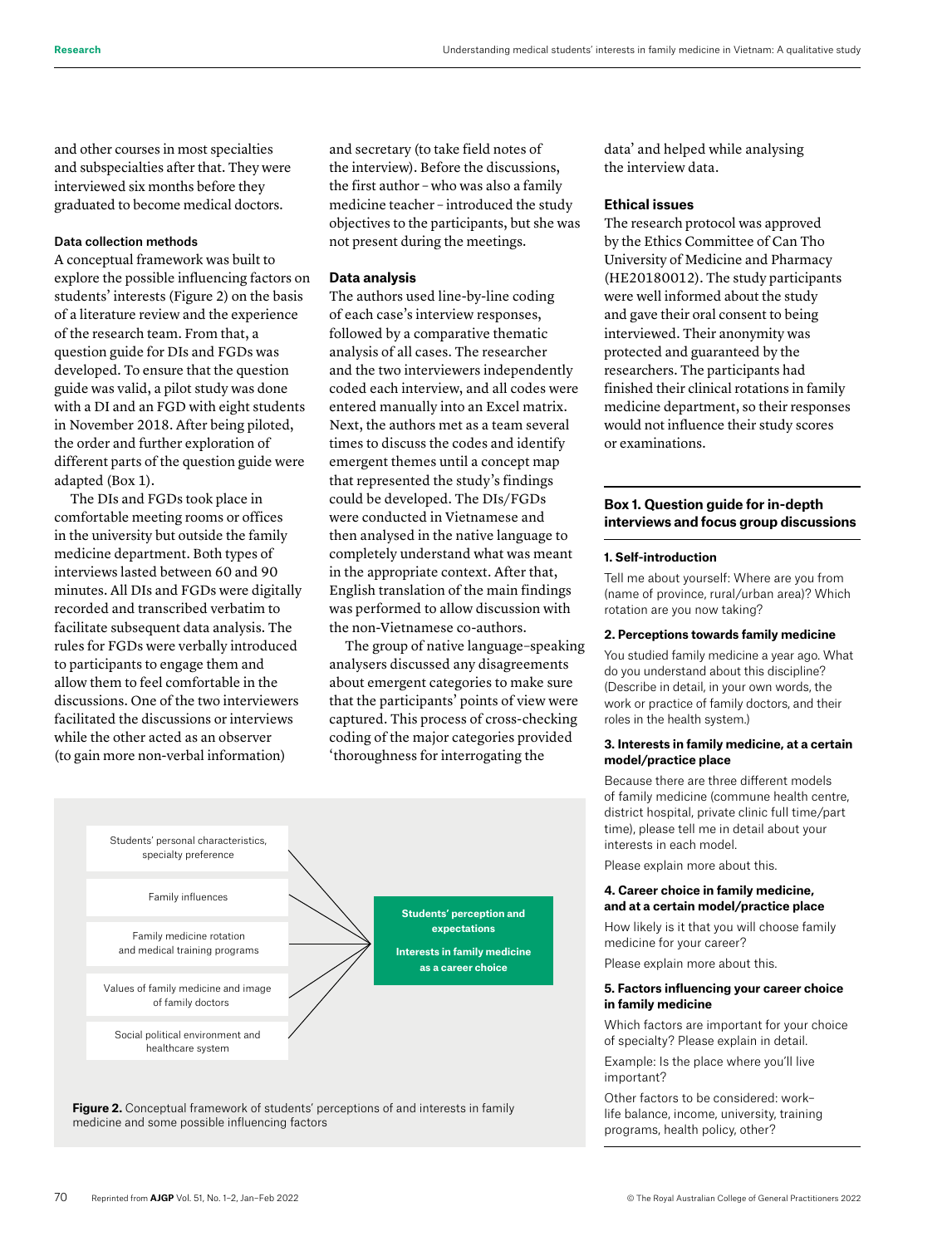#### **Results**

#### **Participants**

There were 36 students participating in this study. Eight students were interviewed with DIs and 28 students participated in four FGDs (an average of seven students per FGD). Sex was equally distributed in both DIs and FGDs.

#### **Perceptions about the roles of family doctors and benefits of family medicine for healthcare**

Most students were able to describe what they learnt about the roles of family doctors. They understood that family doctors were doctors who provided care that was continuing, comprehensive, preventive and family focused. Particularly, they appreciated that one of the important roles of family doctors was the management of common chronic diseases.

*I think that family doctors have an advantage that they see all members in the same family and follow up them in a long term. In addition, family medicine can be at community, district or central [provincial] levels. Family doctors can perform screening, first contact, often manage common diseases, chronic illnesses, long-term diseases, inherited diseases and screening for families.*  [Female student (FS), DI-1]

All students recognised the benefits of family medicine as *'*reducing healthcare cost for both patients and the healthcare system, reducing hospital overload and mortality rate. Family doctors were able to help many people, and so family medicine could improve the capacity of health staff as well as improve patients' trust on health staff at lower levels of care' [FS, FGD-1].

Most students agreed that family doctors could work at most levels of the healthcare system. They recognised that there is a big demand for this kind of doctor at primary care level including CHCs, district hospitals, private clinics and even provincial hospitals.

#### **Interests and career choice in family medicine**

Most students showed little interest in family medicine. They saw advantages and disadvantages for each of the different practices: community health centres (out-patient departments) of district hospitals, provincial hospitals and private clinics (Table 1). In general, the participants showed equal interest in all levels of healthcare, but more participants preferred working at the provincial hospitals because of several advantages.

*I think all levels [health institutions] need family doctors, because patients come to see doctors everywhere. Personally, it is most convenient at provincial hospitals because they concentrate many patients and there are more facilities for diagnosis and treatment.* [Male student (MS), FGD-2]

However, they were confused about choosing family medicine as a career. Among those who were interested in the discipline, four interviewees expressed a career choice for family medicine; another four participants emphasised that they would consider family medicine as a career choice when the disadvantages were solved.

#### **Factors influencing a career choice for family medicine**

Those students who expressed their interests in a career in family medicine highly valued the relationships between doctors and patients, continuing care and either a good work–life balance or challenges to overcome (Table 2). Students' families sometimes have a role in orienting, but not imposing on, students' career choices. The family medicine rotation had a very high impact on students, as they could observe and participate in the clinical practice of family doctors.

*I liked to practise in the out-patient department where I could see patients' satisfaction with a family medicine teacher. Some cases got more exact diagnoses because she spent more time on history taking. I was also interested in learning clinical cases about common problems.* [FS, DI-2]

Participants saw the current sociopolitical environment mainly as a disadvantage and one of the reasons for not choosing a career in family medicine.

*I don't know much about income, but think it could be the same as that of doctors in public hospitals. The main reasons for not choosing family medicine career are that family medicine [primary? care system] has still not been developed and not common. Patients do not know what family doctors stand for, so that limits their visits.* [MS, FGD-3]

*I am afraid of becoming a family doctor because it requires broad knowledge, with little support at the CHCs.* [MS, FGD-3]

*I will get bored if I work at a CHC. I will just treat simple diseases and usually refer to specialists.* [MS, FGD-4]

## **Suggestions from the participants**

For the undergraduate curriculum The students suggested maintaining clinical teaching methods in the family medicine rotation, increasing opportunities for clinical practice and keeping the module attractive with various case studies, multiple-choice question tests in the context of out-patient settings and family practice. They liked to receive more information about family medicine training from the university and department.

*Family medicine rotation should be increased because its duration [two weeks] is too short for students to have many opportunities for practice. It contributes to the reason why students do not choose this specialty for their profession.* [FS, FGD-2]

*The reason for not choosing family medicine as a career is that students do not know much about it while they are in much contact with the four specialties internal medicine, surgery, obstetrics and pediatrics. They often think about these specialties first. This specialty is quite new which makes it attractive for doctors who want to 'become the first' or 'make a difference'.* [MS, FGD-3]

#### For the health authorities

Healthcare policy has a big impact on students' choices. A good system for family medicine practice is essential for regulations such as first contact,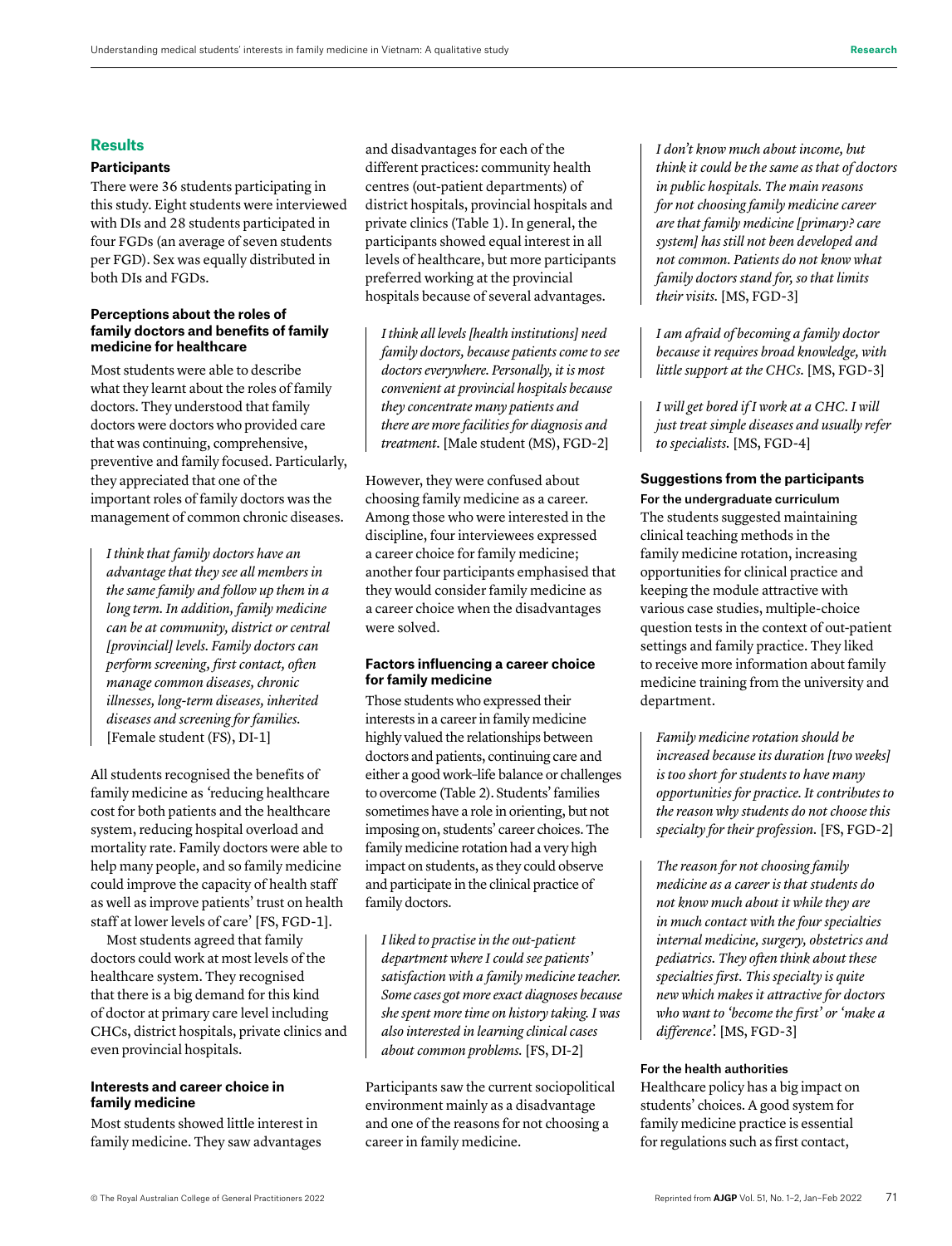| 1. Commune health<br>centre (CHC)                                      | Advantages<br>$\cdot$ Close to families; less travel and lower cost for families<br>• Better understanding and close relationships between doctors<br>and patients                                              |
|------------------------------------------------------------------------|-----------------------------------------------------------------------------------------------------------------------------------------------------------------------------------------------------------------|
|                                                                        | Disadvantages<br>$\cdot$ A low level of trust, resulting in fewer patients coming to CHCs                                                                                                                       |
|                                                                        | • Lack of equipment, laboratory tests and medication<br>• Few chances for being trained, and probably low income                                                                                                |
|                                                                        | • Others: doctors were responsible for many preventive programs;<br>time-consuming paperwork, including for health insurance<br>reimbursement                                                                   |
| 2. District hospital                                                   | <b>Advantages</b>                                                                                                                                                                                               |
|                                                                        | • Probably higher levels of patient trust in doctors, greater<br>numbers of patients, availability of subclinical tests supportive<br>for diagnosis and treatment, and higher income when compared<br>with CHCs |
|                                                                        | Fewer challenges than CHCs and provincial hospitals                                                                                                                                                             |
|                                                                        | Disadvantages                                                                                                                                                                                                   |
|                                                                        | • Fewer patients and fewer challenges, which may make it less<br>appealing than upper levels of care                                                                                                            |
| 3. University medical<br>centre (equivalent to<br>provincial hospital) | <b>Advantages</b>                                                                                                                                                                                               |
|                                                                        | • Enough equipment, subclinical tests and medications                                                                                                                                                           |
|                                                                        | • Various specialties that could be supportive for patients                                                                                                                                                     |
|                                                                        | • Chance to see a broad spectrum of patients                                                                                                                                                                    |
|                                                                        | • Provincial hospitals are the main practice sites in the medical<br>curriculum, so they become most familiar to students                                                                                       |
|                                                                        | <b>Disadvantages</b>                                                                                                                                                                                            |
|                                                                        | • Less time for patients because of overcrowding, and less<br>continuing care                                                                                                                                   |
|                                                                        | • Unclear spectrum of patients in primary and secondary care<br>because specialists took the roles of family doctors in many<br>cases                                                                           |
| 4. Private clinics                                                     | <b>Advantages</b>                                                                                                                                                                                               |
|                                                                        | • Higher level of trust in doctors (and consequently high<br>adherence) and active involvement of patients in the healthcare<br>process                                                                         |
|                                                                        | • Flexible time for both doctors and patients (out of working hours)                                                                                                                                            |
|                                                                        | <b>Disadvantages</b>                                                                                                                                                                                            |
|                                                                        | • Continuing care was sometimes not applicable, and cost could<br>he hinher                                                                                                                                     |

### **Table 1. Participants' perceptions about family practice at different sites**

a supportive referral system, electronic health records, raised perceptions of patients and health professionals, and a clear pathway of professional development, which are all vital for students to choose a career in family medicine.

*I recognise the discipline is very great but I will personally not choose it as my career.* 

*When there is a change, I will think again. But it might take much time because there are so many difficulties now. For example, the CHCs where I practised, was still very inadequate. I feel that newly graduated general doctors working at community level should be cautious because they are still too young, with too little experience. They need a good practice site to gain more*  *experience and support; otherwise they will forget much knowledge learnt from university … I fear to work at CHCs and district hospitals.* [FS, DI-1]

*The low perception of people is one of the reasons [for not following family medicine as a career] … Even very good family doctors cannot perform well without good resources such as equipment, staff, and medication. Currently, most health institutions still follow 'the old pattern': there is a big need for innovation.* [MS, DI-3]

#### **Discussion**

ost students in the present study did derstand and could describe well what ey had learnt about family doctors, d about the benefits of (potential) lot family medicine clinics at each of e four different levels of care. Factors fluencing the students' family medicine reer choice were recognising the values family medicine, particularly the person-centeredness and the long-term octor-patient relationship; the value of e family medicine rotation and family edicine teachers' positive roles in it; and eferring a good work-life balance. This ding has been found in several studies sewhere.<sup>2,3,11,16,25-27</sup> In a systematic view, two similar and common factors most countries were mentors as role odels in family medicine, and the exibility in working conditions.<sup>28</sup>

However, in the present study, the number of participants who showed a reer preference for family medicine was w. As in many other countries, medical udents prefer to become hospitallated specialists because this offers clear reer development pathways, receives more support or is less strenuous due to a smaller spectrum of clinical problems to deal with.11,16,29–31 In addition, the two most important principles of family medicine (continuing and comprehensive care) have not been applied commonly, even at pilot clinics in Vietnam. Therefore, family doctors might be recognised as preventive doctors or generalists. There should be conditions that are conducive to providing long-term care as 'real family doctors', including patient allocation for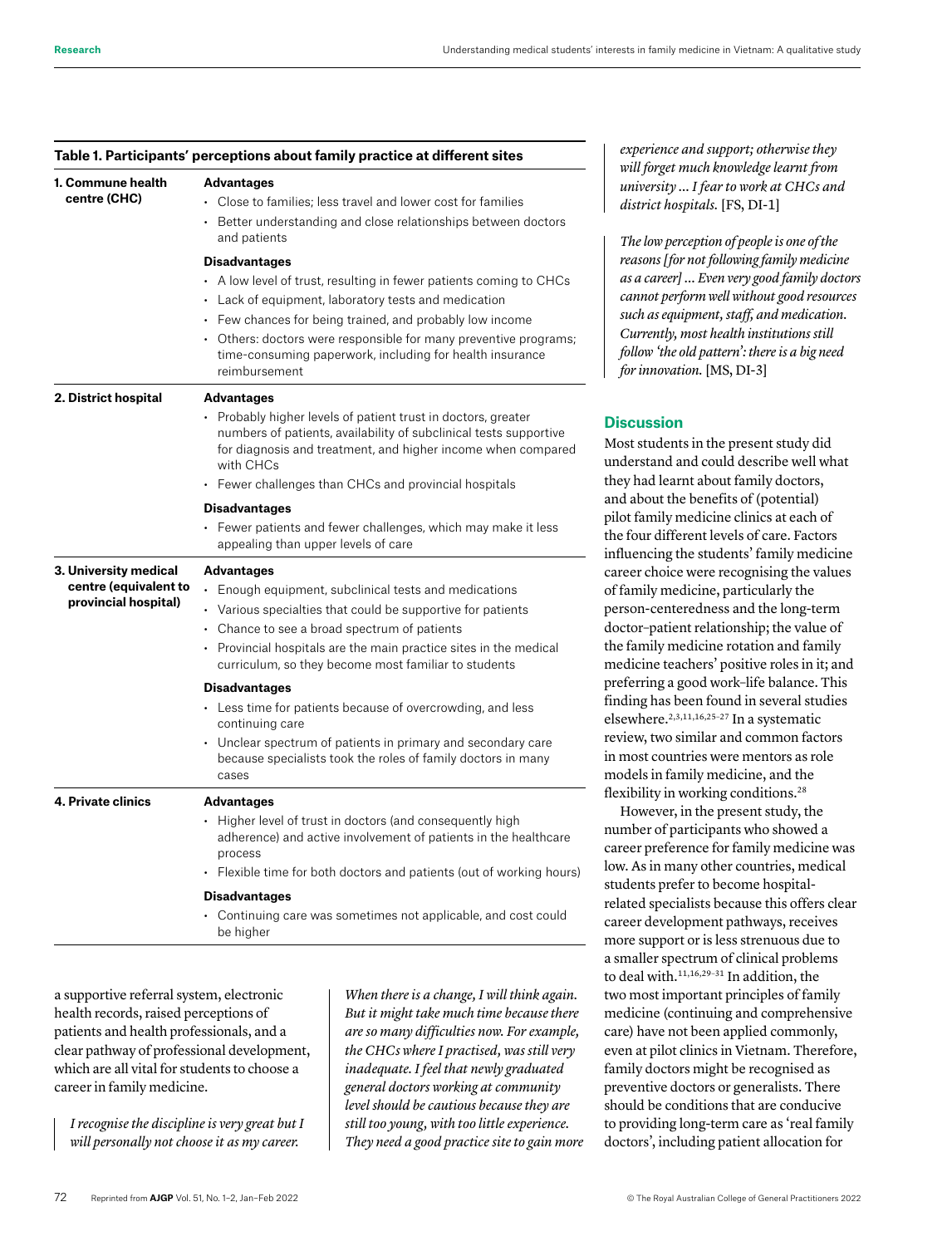| Students'<br>characteristics                                        |           | Gender and hometown: These were not considered as influencing factors.                                                                                                                                                                                                                                                                                                                                                                                                      |
|---------------------------------------------------------------------|-----------|-----------------------------------------------------------------------------------------------------------------------------------------------------------------------------------------------------------------------------------------------------------------------------------------------------------------------------------------------------------------------------------------------------------------------------------------------------------------------------|
|                                                                     |           | Recruitment: Students who were sent for medical training by their provincial health departments need the<br>health authorities' approval for their choices.                                                                                                                                                                                                                                                                                                                 |
|                                                                     |           | Existing career choice: Many participants had career choices for specialties in which they would have a<br>longer supervised training program and a clear development pathway.                                                                                                                                                                                                                                                                                              |
|                                                                     |           | Income: Some students estimated lower income of family doctors than specialists; some others thought<br>income could be the same among doctors.                                                                                                                                                                                                                                                                                                                             |
|                                                                     | $+ +$     | Life balance: Family doctors might have better life balance with more patients to see, but not many cases<br>requiring intensive care.                                                                                                                                                                                                                                                                                                                                      |
| <b>Students' families</b>                                           |           | The students' families had an impact but did not impose on students' choices. Students were influenced by<br>family members who were healthcare workers.                                                                                                                                                                                                                                                                                                                    |
| <b>Family medicine</b><br>rotation and medical<br>training programs | $+ +$     | Family medicine rotation: This was very important to students, influenced by the following factors.<br>Their interests were from the clinical rotation including attending theoretical classes, observing daily<br>work of family doctors and participating in clinical practice<br>• Enthusiasm of lecturers, interesting clinical case studies and challenging examinations that enhanced<br>their learning motivation<br>Satisfaction of patients seen by family doctors |
|                                                                     | $^{+}$    | The rotations have just been taught for two years, and their two-week duration was short.                                                                                                                                                                                                                                                                                                                                                                                   |
|                                                                     | $^{+}$    | Other reasons: There were many chances for postgraduate studies abroad and potential development<br>in the future similar to developed countries.                                                                                                                                                                                                                                                                                                                           |
|                                                                     | $^{+}$    | The parallel program to train upgraded fourth-year doctors: It was not considered an influencing factor<br>by the sixth-year students                                                                                                                                                                                                                                                                                                                                       |
|                                                                     |           | Not strong coverage of primary care in the curriculum; not positive attitude of the university toward<br>primary care                                                                                                                                                                                                                                                                                                                                                       |
| <b>Value of specialty</b><br>and images of family<br>doctors        | $+ +$     | Values of specialty: Family medicine improves primary care and continuing care; enhances the<br>relationships between doctors and patients.                                                                                                                                                                                                                                                                                                                                 |
|                                                                     | $\ddot{}$ | Images of family doctors: A few students thought family doctors should know a lot of domains/specialties,<br>so doctors had to be smart or hard-working; consequently, family medicine was viewed as a speciality<br>that was too broad or too difficult by students who preferred a narrow specialty that focuses on specific<br>diseases. In addition, a few students thought it was not a specialty that often focused on specific diseases.                             |
| <b>Sociopolitical</b><br>environment and<br>health system           |           | Health policies: They were considered to have a big impact on students' choices.<br>It lacked a clear pathway of professional practice, including a good network for family medicine practice,<br>regulations for first contact, supportive referral system, electronic health record<br>• Perceptions of patients and health professionals were still low<br>• A clear pathway of professional development was also vital to career decision                               |

#### **Table 2. Influencing factors to students' family medicine career choice**

*++: positively influencing and important to students*

*+: positively influencing but not important*

*–: negatively influencing but not important*

*––: negatively influencing and important*

family doctors. The Vietnamese situation might reflect the earlier stages of family medicine development in some developed countries.11 The values of family medicine were well known by students in theory, but not clear to them in practice. Students might be confused about what family

doctors are well known for to attract their patients. This was also found in research in several middle- and low-income countries where the health system still had an emphasis on specialised medicine.<sup>28</sup>

Many studies on career preferences of graduating medical students that

have been carried out over the past 10 years have been in regions where family medicine, unlike in Vietnam, has long been established (eg Europe, USA, Australia). Even those regions struggle to attract sufficient numbers of graduates to family medicine, and sometimes even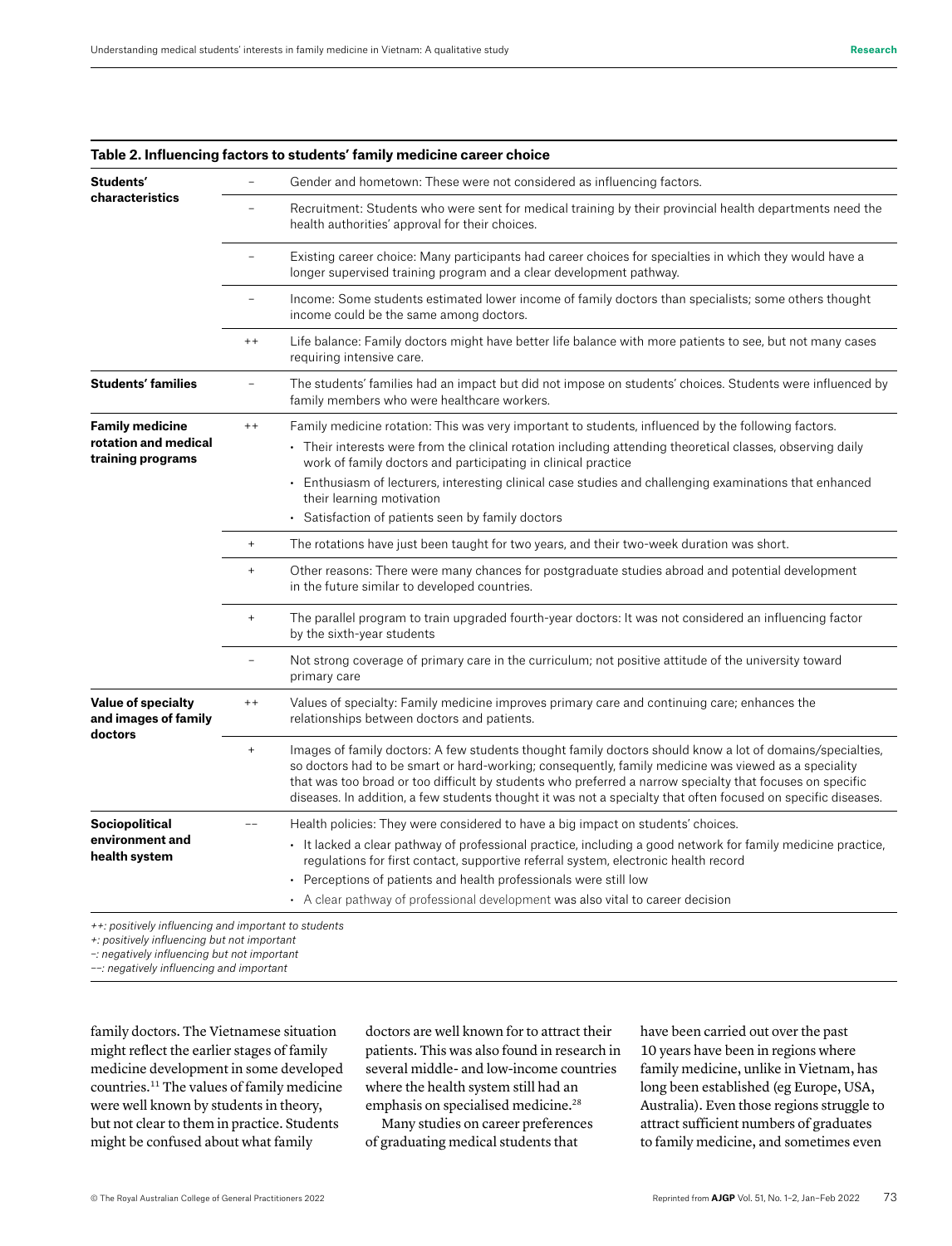witness a decline.16,28,32,33 In Vietnam, it would be hard to improve primary care quality without support and motivation from the health system for family doctors; students expect a clearer definition of healthcare services to be provided by family doctors, and about family doctors' career pathway development.

The family medicine rotation that has been implemented in the fifth year of medical education in all Vietnamese universities is only a first, small step in increasing the presence of family medicine in undergraduate medical education. Other forms used in other countries are a preclinical family medicine elective, a four-week family medicine clerkship and a four-month family medicine rotation during the final year.<sup>2,9</sup> Other strategies to enlarge the proportion of medical students choosing a career in family medicine are institutional reforms emphasising family medicine training and an increase in the size of the faculty.<sup>2,12,28,32</sup>

To these authors' knowledge, the present study is the first to examine family medicine perceptions by undergraduate students in Vietnam. The strengths of the study were that it was a well-designed qualitative study, with reliable and valid data collection and analysis. A limitation of the study is that it was done at only one medical university. Although a similar perception may be expected elsewhere, the two credits of family medicine imposed on all medical faculties might not be offered everywhere in the same way as at Can Tho University of Medicine and Pharmacy.

The study explored the students' views to identify barriers to improving family medicine and primary care. Two gaps for improvement were identified. The family medicine rotation should be maintained and become more prominent in more components of the medical curriculum; and health policies to support and encourage becoming a family doctor are necessary. Further exploration of the impact of system approaches to family medicine is recommended.

#### **Authors**

Thai Thi Ngoc Thuy MD, MSc, Vice-Head and Lecturer, Department of Family Medicine, Can Tho University of Medicine and Pharmacy, Can Tho,

Vietnam; Department of Public Health and Primary Care, Ghent University, Ghent, Belgium

Anselme Derese MD, PhD, Emeritus Professor, Department of Public Health and Primary Care, Ghent University, Ghent, Belgium

Truong Thanh Nam MD, MPH, Lecturer, Faculty of Public Health, Can Tho University of Medicine and Pharmacy, Can Tho, Vietnam

Duong Hoang Thanh MD, Lecturer, Department of Family Medicine, Can Tho University of Medicine and Pharmacy, Can Tho, Vietnam

Wim Peersman MSc, PhD, Senior Researcher Social and Community Work, Odisee University of Applied Sciences, Brussels, Belgium; Department of Rehabilitation Sciences, Ghent University, Ghent, Belgium

Competing interests: None.

#### Funding: None.

Provenance and peer review: Not commissioned, externally peer reviewed.

#### Correspondence to:

ttnthuy@ctump.edu.vn

#### **Acknowledgements**

The authors would like to thank all the medical students who agreed to participate in the research and share their opinions about the research topics. Without them, this study would not have been possible. They gratefully acknowledge the approval and financial support of the Rector board of Can Tho University of Medicine and Pharmacy. The authors further express their sincere gratitude to Professor An De Sutter, Ghent University, Belgium for her editorial assistance with the manuscript.

#### **References**

- 1. Starfield B, Shi L, Macinko J. Contribution of primary care to health systems and health. Milbank Q 2005;83(3):457–502. doi: 10.1111/j.1468- 0009.2005.00409.x.
- 2. Deutsch T, Lippmann S, Frese T, Sandholzer H. Who wants to become a general practitioner? Student and curriculum factors associated with choosing a GP career – A multivariable analysis with particular consideration of practice-orientated GP courses. Scand J Prim Health Care 2015;33(1):47–53. doi: 10.3109/02813432.2015.1020661.
- 3. Nicholson S, Hastings AM, McKinley RK. Influences on students' career decisions concerning general practice: A focus group study. Br J Gen Pract 2016;66(651):e768–75. doi: 10.3399/bjgp16X687049.
- 4. General Statistics Office of Vietnam. Health, culture, sport and living standards. In: Statistical yearbook of Viet Nam 2016. Hanoi, VN: GSO Statistical Publishing House, 2017.
- 5. Vietnam Ministry of Health. Guiding the pilot model of family doctors and family doctor clinics. Circular no. 16/2014/TT-BYT. Hanoi, VN: MOH, 2014.
- 6. Vietnam Ministry of Health. Expanding and developing family medicine clinic models in Vietnam. Decision no. 1568/QĐ-BYT. Hanoi, VN: MOH, 2016.
- 7. Vietnam Ministry of Health. Piloting family medicine practice in Vietnam. Circular no. 21/2019/TT-BYT. Hanoi, VN: MOH, 2019.
- 8. Thai TTN, Pham TT, Nguyen KT, Nguyen PM, Derese A. Can a family medicine rotation improve medical students' knowledge, skills and attitude towards primary care in Vietnam? A pre-test-posttest comparison and qualitative survey. Trop Med Int Health 2020;25(2):264–75.
- 9. Puertas EB, Rivera TY. Factors that influence career choice in primary care among medical students starting social service in Honduras. Rev Panam Salud Publica 2016;40(5):309–17.
- 10. Chung C, Maisonneuve H, Pfarrwaller E, et al. Impact of the primary care curriculum and its teaching formats on medical students' perception of primary care: A cross-sectional study. BMC Fam Pract 2016;17(1):135. doi: 10.1186/s12875- 016-0532-x.
- 11. Thistlethwaite J, Kidd MR, Leeder S, Shaw T, Corcoran K. Enhancing the choice of general practice as a career. Aust Fam Physician 2008;37(11):964–68.
- 12. Thistlethwaite JE, Leeder SR, Kidd MR, Shaw T. Addressing general practice workforce shortages: Policy options. Med J Aust 2008;189(2):118–21. doi: 10.5694/j.1326-5377.2008.tb01936.x.
- 13. Selva Olid A, Zurro AM, Villa JJ, et al. Medical students' perceptions and attitudes about family practice: A qualitative research synthesis. BMC Med Educ 2012;12:81. doi: 10.1186/1472-6920-12-81.
- 14. Tolhurst H, Stewart M. Becoming a GP A qualitative study of the career interests of medical students. Aust Fam Physician 2005;34(3):204–06.
- 15. Saigal P, Takemura Y, Nishiue T, Fetters MD. Factors considered by medical students when formulating their specialty preferences in Japan: Findings from a qualitative study. BMC Med Educ 2007;7:31. doi: 10.1186/1472-6920-7-31.
- 16. O'Sullivan B, McGrail M, Gurney T, Martin P. A realist evaluation of theory about triggers for doctors choosing a generalist or specialist medical career. Int J Environ Res Public Health 2020;17(22):8566. doi: 10.3390/ijerph17228566.
- 17. Bunker J, Shadbolt N. Choosing general practice as a career – The influences of education and training. Aust Fam Physician 2009;38(5):341–44.
- 18. Senf JH, Campos-Outcalt D, Kutob R. Factors related to the choice of family medicine: A reassessment and literature review. J Am Board Fam Pract 2003;16(6):502–12. doi: 10.3122/ jabfm.16.6.502.
- 19. Padgett DK. Qualitative methods in social work research. 3rd edn. Thousand Oaks, CA: SAGE Publications, 2016.
- 20. Spiers J, Riley R. Analysing one dataset with two qualitative methods: The distress of general practitioners, a thematic and interpretative phenomenological analysis. Qual Res Psych 2019;16(2):276–90. doi: 10.1080/14780887.2018.1543099.
- 21. Palinkas LA, Horwitz SM, Green CA, Wisdom JP, Duan N, Hoagwood K. Purposeful sampling for qualitative data collection and analysis in mixed method implementation research. Adm Policy Ment Health 2015;42(5):533–44. doi: 10.1007/ s10488-013-0528-y.
- 22. Tong A, Sainsbury P, Craig J. Consolidated criteria for reporting qualitative research (COREQ): A 32-item checklist for interviews and focus groups. Int J Qual Health Care 2007;19(6):349–57. doi: 10.1093/intqhc/mzm042.
- 23. O'Brien BC, Harris IB, Beckman TJ, Reed DA, Cook DA. Standards for reporting qualitative research: A synthesis of recommendations. Acad Med 2014;89(9):1245–51. doi: 10.1097/ ACM.0000000000000388.
- 24. Moosa S, Derese A, Peersman W. Insights of health district managers on the implementation of primary health care outreach teams in Johannesburg, South Africa: A descriptive study with focus group discussions. Hum Resour Health 2017;15(1):7. doi: 10.1186/s12960-017-0183-6.